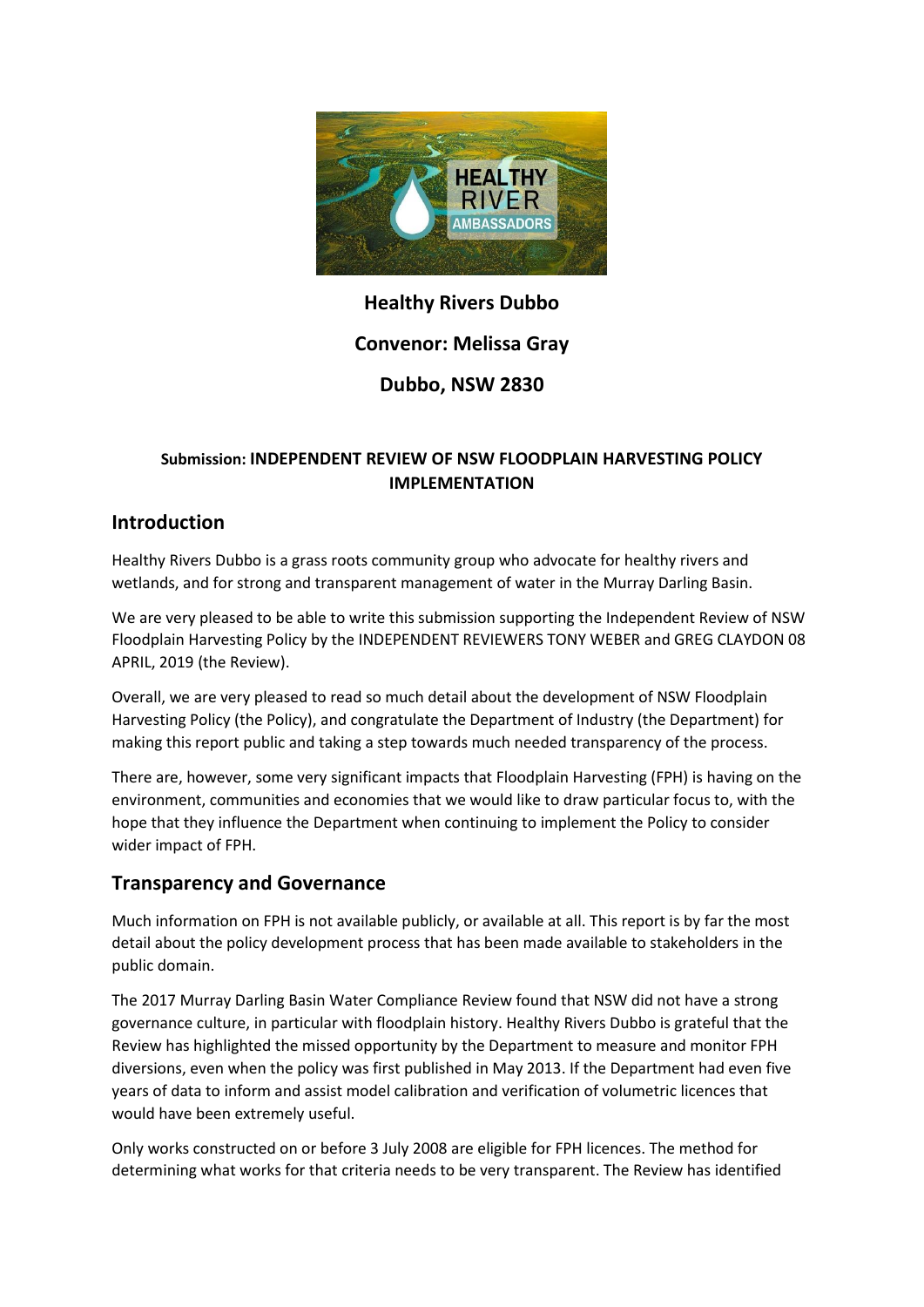that levels of on-farm development that existed in the past (ie on 3 July 2008), and the water management behaviours that may have existed then are especially challenging.

The Review has shown the public by way of graphic representation how little usable information was gathered from the Irrigator Behaviour Questionnaires in relation to historic floodplain take – and it is seriously alarming.

The social licence of irrigation in the Northern Murray Darling Basin has been heavily eroded in recent years, and the unquantified impacts of floodplain harvesting on downstream environments has been a very controversial topic. There must be greater use of satellite measuring and monitoring in regards to the estimation of historical floodplain diversions, or else this controversy will be exacerbated.

While the Policy has been "in the making" for more than a decade, there has been no targeted consultation with environmental and community stakeholder groups. The Floodplain Harvesting monitoring and auditing strategy consultation in Narromine, NSW on 5<sup>th</sup> December 2018 was a packed, emotion filled room. After the meeting, I was asked by one of the facilitators if I would have been comfortable speaking out or asking questions in that room, to which my answer was a strong no.

Within the Review, when stakeholders are mentioned, the reviewers are referring to irrigators. Groups that represent First Nation interest, communities and the environment also have a lot at stake in terms of impact from floodplain harvesting impacts, and warrant more perspective through this review.

**Recommendation: there needs to be targeted stakeholder consultation with non-irrigator groups, and more attention given in the Review to the perspectives of environmental stakeholders.** 

### **Environmental Downstream Impacts**

The cumulative environmental impact of floodplain harvesting (FPH) on downstream river environments, wetlands, and on river connectivity must be assessed.

The INVESTIGATION OF THE CAUSES OF MASS FISH KILLS IN THE MENINDEE REGION NSW OVER THE SUMMER OF 2018–2019 AUSTRALIAN ACADEMY OF SCIENCE 18 FEBRUARY 2019 found that the growth in diversions from the Darling River and its catchments, including the growth in FPH take since the Murray-Darling Basin Cap of 1995, have resulted in reduced annual flow volume in the Darling River by about half. "Number of days of cease to flow and low flow days have increased, increasing the risk of blue-green algal blooms and fish kills".

Healthy Rivers Dubbo is again grateful for the information provided to the public by way of the Review in relation to the lack of consideration the implementation of the Policy has for the environment. We add, we are alarmed at many of the findings within the Review, such as:

*"We conclude that, based on the information available to us, the account management rules, per se, nor any other existing event-based mechanisms, do not protect held environmental water from floodplain harvesting."*

*"The models currently represent any residual OBF as a loss and residual return flows are not simulated. These models therefore cannot assist in determined downstream impact as this was not the intent in the modelling. The models were developed to assess volumetric take, not downstream impact."*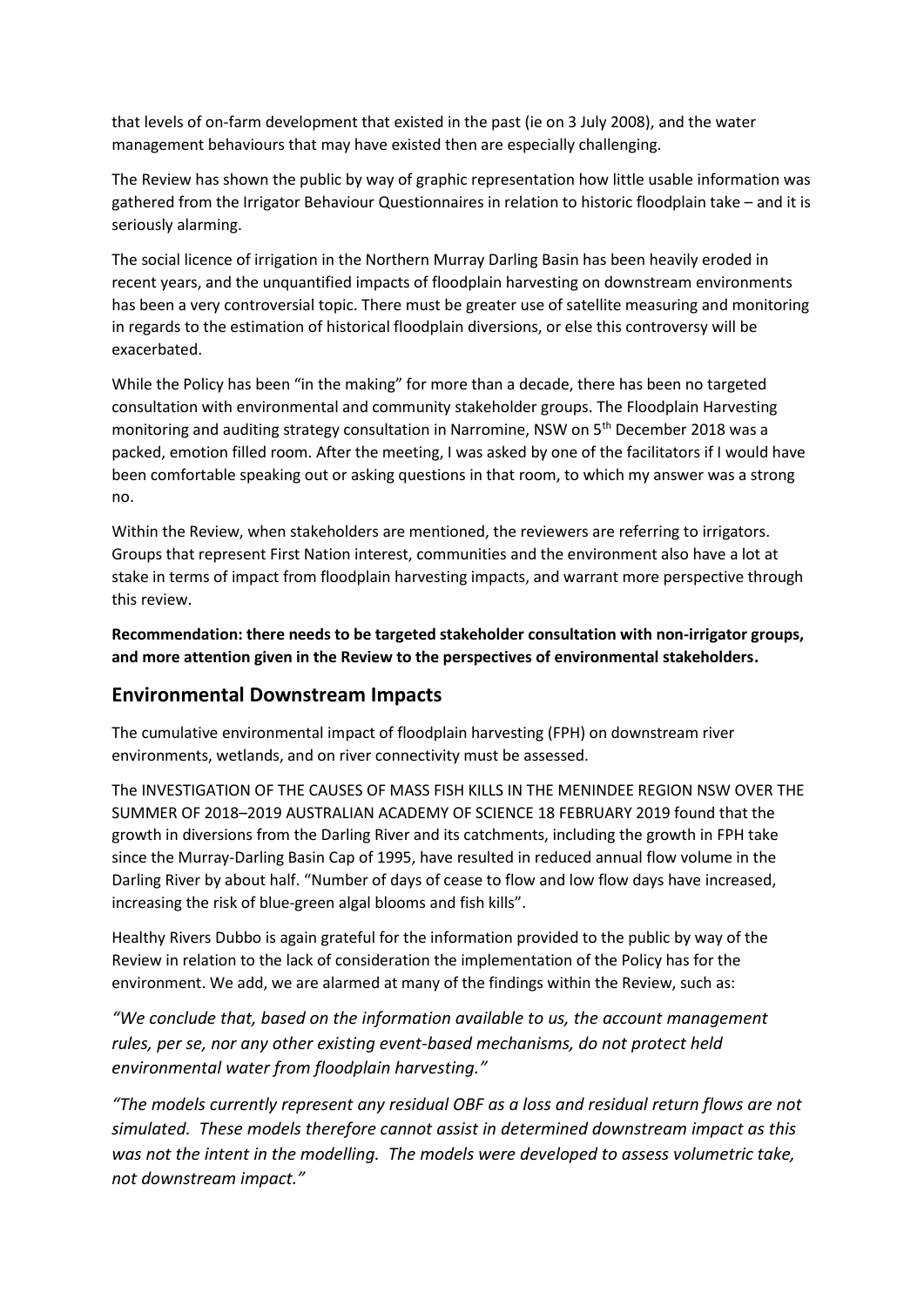The term 'losses' in water accounting describes water that is absorbed and held by the river banks and wetlands, is used by riparian vegetation and wildlife, evaporates as part of the fresh water cycle to later become rain, or recharges our groundwater. Perhaps a more accurate description of this vital water is 'lifeblood'.

This water is called 'Planned Environmental Water (PEW)'. FPH take has been and is currently considered as 'losses' in water accounting. Once FPH volumes are assessed, 'losses' will decrease, and the Baseline Diversion Limits will increase. This is a reduction of PEW, which is not allowed under the 2012 Murray Darling Basin Plan.

#### **Recommendation: A "net" reduction in Planned Environmental Water is not allowable under the Murray Darling Basin Plan 2012.**

Healthy Rivers Dubbo is extremely concerned that this Review seems to have accepted the Department's position that the Baseline Diversion Limit (BDL) influences the Sustainable Diversion Limit (SDL).

**Recommendation: The SDL should not be increased to incorporate FPH volumes. Extractions from other sources should be reduced so that when the new FPH volumes are included, the SDL remains the same.**

### **Cultural and Social Downstream Impacts**

The cultural impacts of FPH on downstream First Nation communities who are guardians of their rivers must be considered before the assessment of licensable volumes. Many indigenous communities report higher rates of crime, substance abuse and premature death when the rivers that have sustained their lives and cultural practices are not flowing.

The social impacts of FPH on small communities downstream of developments must be assessed. When river health declines, the social health of communities declines. There are less recreational opportunities, and fewer places of beauty in a community when the rivers are dry. As town water supplies become less reliable, sporting amenities, playgrounds and parks suffer. In western NSW, Walgett residents were unable to use kidney dialysis machines. Collarenebri and Menindee rely on donated drinking water from the public.

#### **Recommendation: There needs to be an assessment of the cumulative impact of FPH on downstream communities.**

### **Economic Impacts**

There was no assessment of the significant financial advantage to irrigators of having access to vast, unmeasured volumes of floodwater for free in the work done by the MDBA for the Northern Basin Amendments.

The impact of FPH on the ability of downstream floodplains and wetlands to support long established agriculture activities must be assessed.

The Review presents the 500% account limit as an important control to prevent a very large account balance from building up during dry periods. Healthy Rivers Dubbo asserts that the 500% carry over rules ENABLES very large account balances to accrue during dry spells.

**Recommendation: the 500% carryover entitlements will allow very large accounts to accrue in the inevitable dry periods between floods, and should be abolished.**